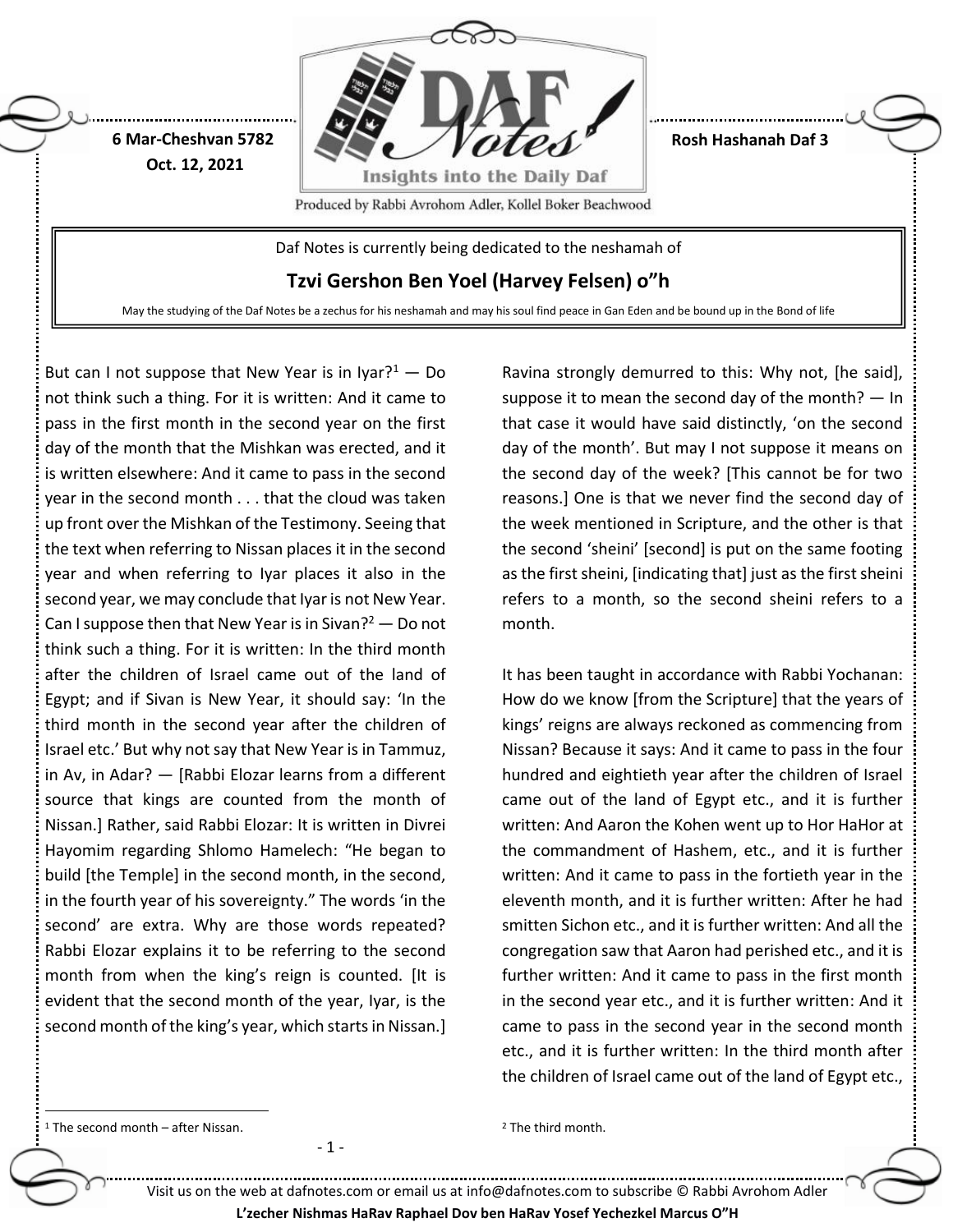

and it is further written: And he began to build etc. (3a1 – 3a2)

# **JEWISH KINGS – NISSAN GENTILE KINGS - TISHREI**

Rav Chisda qualifies the ruling of the Mishnah and states that our Mishnah's ruling that Nissan is the New Year for kings is only referring to Jewish Kings, however in regards to gentile kings, we count from Tishrei. This is proven from two verses in Nechemiah. The first verse states: The words of Nechemiah the son of Chachaliah: It came to pass in the month of Kislev, in the twentieth year. 3 It is further written: In the month of Nissan, in the twentieth year of Artachshasta (a Persian king). <sup>4</sup> Since the first event took place in Kislev and the second in Nissan and they are both described as taking place in the twentieth year of Artachshasta, it is obvious that there was not a New Year between them. [This proves that the New Year for gentile kings cannot be in Nissan and thus we assume that the New Year for them is Tishrei.] [This, however, is not conclusive]. In the latter text, it is true, it is expressly stated that [it was the twentieth year] of Artachshasta, but in the former how do we know that the reign of Artachshasta referred to? Perhaps some other system of dating is adopted?  $-$  Rav Ppapa replied: The occurrence in each text of the expression 'twentieth year' provides us with a gezeirah shavah, [indicating that] just as in the latter case it means 'of the reign of Artachshasta, so in the former. But how do you know that the incident of Kislev was prior? Perhaps the incident of Nissan was prior? $5 - Do$ not think such a thing,<sup>6</sup> since it has been taught: The

 $\overline{a}$ 

things that Chanani told Nechemiah in Kislev were related by Nechemiah to the king in Nissan. 'The things that Chanani told Nechemiah', as we read: The words of Nechemiah the son of Chachaliah. Now it came to pass in the month of Kislev, in the twentieth year, as I was in Shushan the Capital, that Chanani, one of my brethren, came out of Judah, he and certain men; and I asked them concerning the Jews that had escaped, that were left of the captivity, and concerning Jerusalem. And they said to me: The remnant that are left of the captivity there in the province are in great affliction and reproach; the wall of Jerusalem also is broken down, and its gates are burned with fire. These things 'were related by Nechemiah to the king in Nissan,' as we read: And it came to pass in the month Nissan, in the twentieth year of Artachshasta the king, when wine was before him, that I took up the wine and gave it to the king. Now I had not appeared downcast in his presence. And the king said to me: Why is your face downcast, seeing you are not sick? This is nothing else but sorrow of heart. Then I was very much afraid. And I said to the king: Let the king live forever; why shouldn't my face be downcast, when the city, the place of my ancestors' graves, lie in ruins and its gates are consumed with fire? Then the king said to me: For what do you request? So I prayed to the God of Heaven, and I said to the king: If it please the king and if your servant has found favor in your sight, that you would send me to Judah, to the city of my ancestors' graves, that I may build it. And the king said to me, with the queen also sitting by him: For how long will your journey be and when will you return? So it pleased the king to send me; and I set him a time. (3a2 – 3b1)

<sup>&</sup>lt;sup>3</sup> Nechemiah was notified of the pathetic condition of the Jews residing in Yerushalayim.

<sup>4</sup> Nechemiah requested permission from the king to build the walls of Yerushalayim.

<sup>5</sup> The Gemora questions the proof: How do we know that the Kislev event preceded the incident that happened in Nissan? Perhaps the

Nissan incident occurred prior to the Kislev event, thereby explaining why they are both described as happening in Artachshasta's twentieth year and Nissan can still be considered the New Year for gentile kings? <sup>6</sup> This question is answered by citing a Baraisa which states explicitly that the matters that were told to Nechemiah in Kislev were repeated by Nechemiah to the king in Nissan.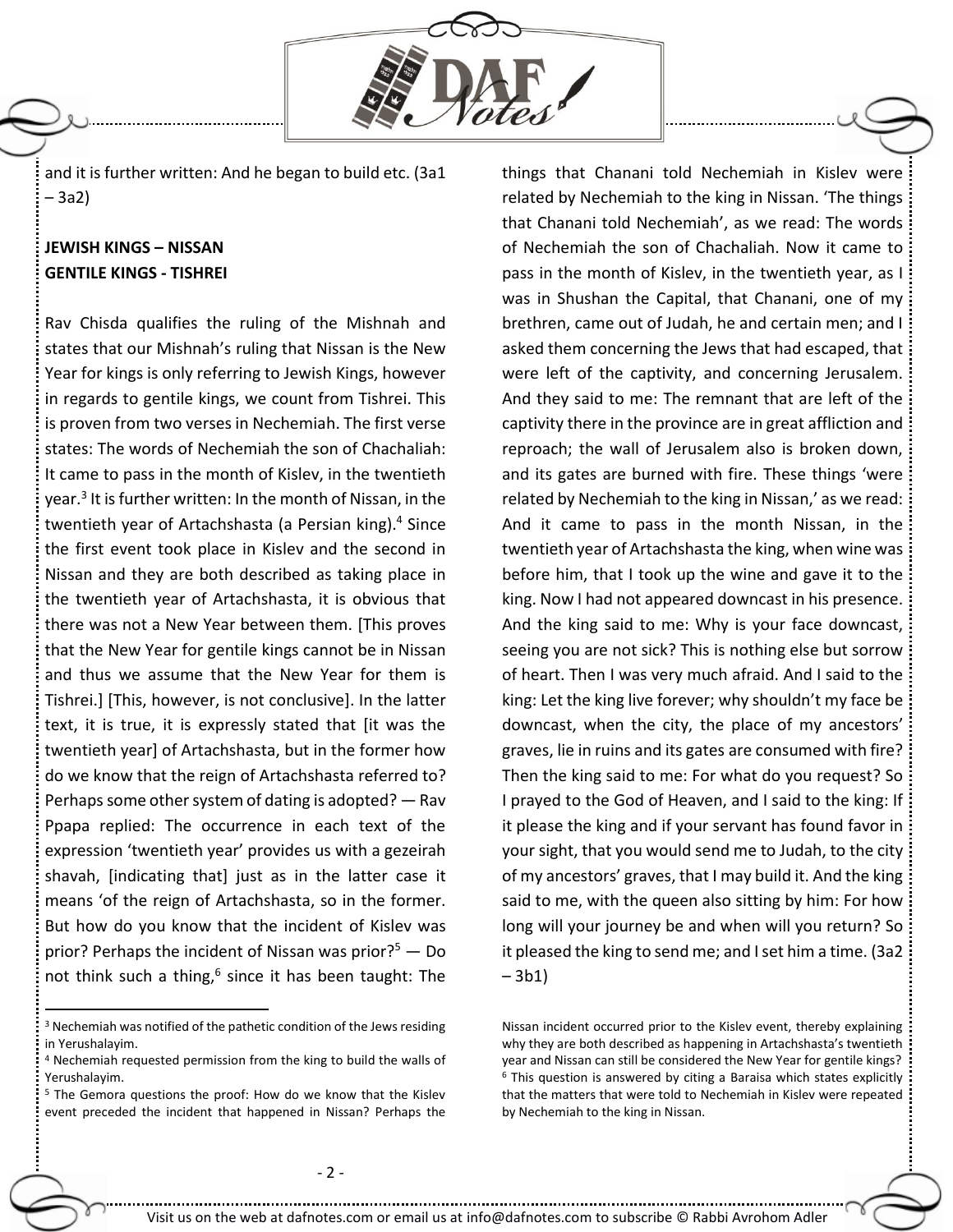

Rav Yosef challenged Rav Chisda's ruling from the verses in Chagai. It is written that the people resumed construction of the Beis Hamikdosh on the twentyfourth day of the month, in the sixth month, in the second year of Daryavesh. In the next verse, it states that in the seventh month on the twenty-first day of the month, Hashem told Chagai that the splendor of this Beis Hamikdosh will be greater that of the first one. According to Rav Chisda, the second verse should have stated "In the seventh month of the third year" since the seventh month is Tishrei and Tishrei is the beginning of the New Year for gentile kings.

Rabbi Avahu answers that Koresh was a righteous king and therefore his reign was calculated from Nissan as they would do for the Jewish kings.

Rav Yosef demurred strongly against this [last notion]. For one thing [he said, if this is so,] then there is a contradiction between two verses, for it is written: And the Temple was finished on the third day of the month of Adar, which was the sixth year of Daryavesh the king, and in connection with this it has been taught: At that period, in the year following, Ezra went up from Babylon along with his band of exiles. Now it is written further: And he [Ezra] came to Jerusalem in the fifth month, which was in the seventh year of the king; and if it is [as you say], it should be 'in the eighth year'? Further, is there any connection [between your answer and the question]? You speak of Koresh and the text speaks of Daryavesh! — It has been taught: Koresh, Daryavesh, and Artachshasta were all one. He was called Koresh because he was a worthy king; Artachshasta after his realm; while Daryavesh was his own name. All the same, the contradiction still remains? — Rabbi Yitzchak said: There is no contradiction. The one verse speaks of him before he soured, the other after he soured.

Rav Kahana strongly demurred to this [saying]: Did he indeed sour? Is it not written: And that which they have need of, both young bulls and rams and lambs, for olahofferings to the God of heaven, wheat, salt, wine and oil, according to the word of the Kohanim that are in Jerusalem, let it be given them day by day without fail? — Rabbi Yitzchak said to him: My teacher! From your own package! That they may offer sacrifices of sweet savor to the God of Heaven, and pray for the life of the king and of his sons. But even so, isn't the action still a meritorious one, seeing that it has been taught: If a man says, "I offer this sela for charity in order that my children may live and in order that through it I may merit the future world," he may still be a wholly righteous man? — There is no contradiction; this statement applies to Jews, there we speak of idolaters.  $(3b1 - 4a1)$ 

### **INSIGHTS TO THE DAF**

#### **WAS KORESH A JEW?**

Rabbi Avahu explained that Koresh was a righteous king and therefore his reign was calculated from Nissan as they would do for the Jewish kings.

It is evident from this Gemora that Koresh was a gentile.

Tosfos comments that Koresh was the son of Esther. This can be found in several Medrashim.

The question is obvious that if Koresh is the son of Esther, he is not a gentile but rather a Jew. The Gemora in Yevamos (45b) rules that a gentile that lives with a Jewish woman and has a child, the child is indeed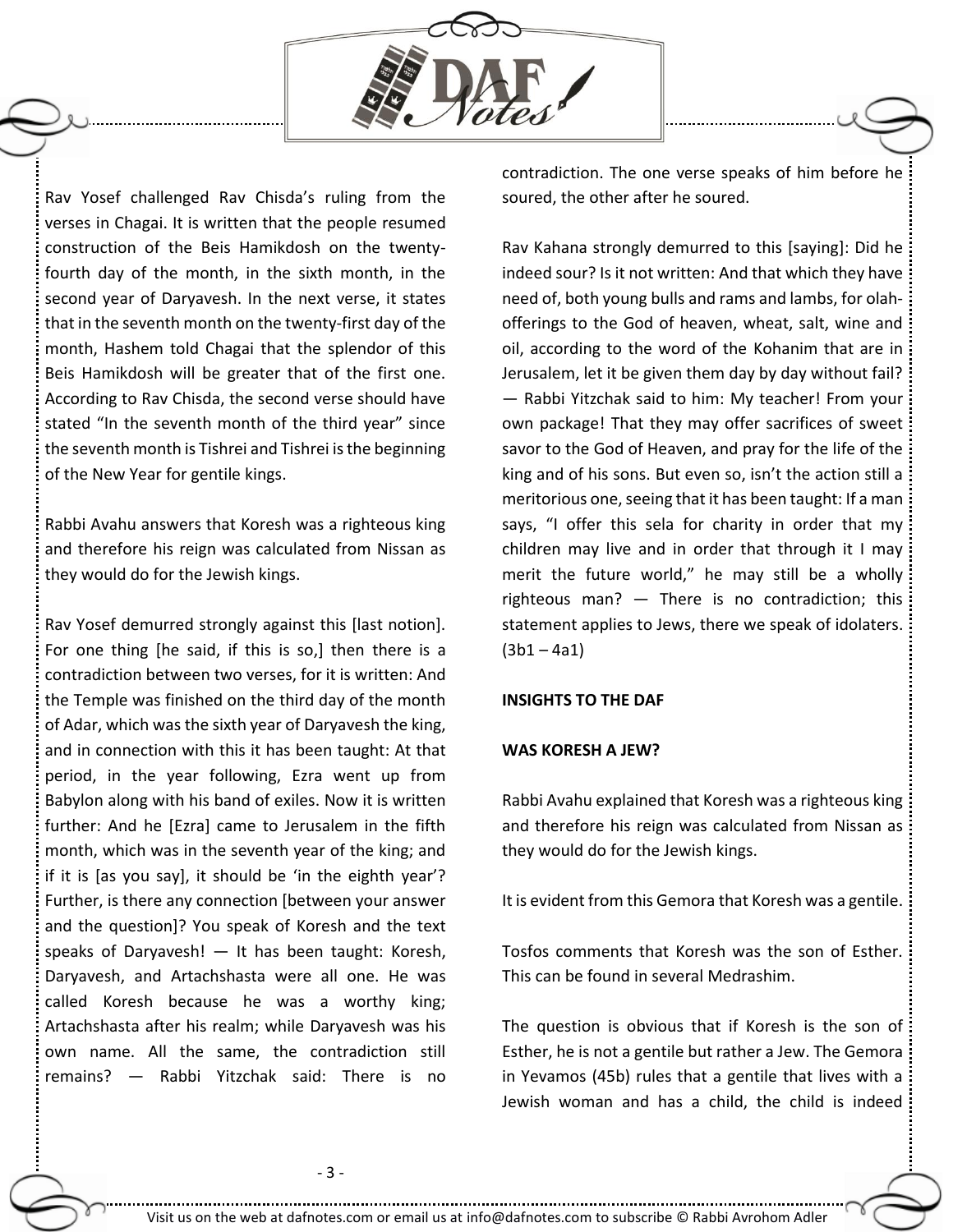

Jewish. The Rambam in Hilchos Issurei Biah (15:3) rules according to this Gemora as well. Why does our Gemora state that he was a righteous gentile and that is the reason his years were calculated from Nissan? The Gemora could have answered that Koresh was a Jew and that is why his years are counted from Nissan?

Rashi's opinion is that a gentile that lives with a Jewish woman and has a child, that child is a gentile and the meaning of the Gemora that states that he is kosher means that he is not considered illegitimate. If the child would be a Jew, he must be considered illegitimate since he is the product of two people that cannot be married to each other.

Rav Elyashiv Shlita answers that in the times of Koresh the ruling was that the child is a gentile and that is why the Gemora inquired as to why the counting of his years was from Nissan. It was only afterwards that the ruling was established that the child is considered a Jew.

This would be similar to the ruling in the times of Boaz. Until the time of Boaz, it was ruled that one is not permitted to marry an Amonis woman. This is why Ploni Almoni refused to marry Rus. It was only after Boaz ruled that she was permitted that the halachah was established for the future that an Amonis is indeed permitted.

## **MENTIONING SHABBOS DURING THE WEEK**

Rabbi Elozar learns from a different source that kings are counted from the month of Nissan. It is written in Divrei Hayomim regarding Shlomo Hamelech "He began to build in the second month, in the second, in the fourth year of his sovereignty." The words 'in the second' are extra. Why are those words repeated? Rabbi Elozar explains it to be referring to the second month from when the king's reign is counted. It is evident that the second month of the year, Iyar is the second month of the king's year, which starts in Nissan.

The Gemora explains that the extra words 'in the second' cannot be referring to the second day of the week since we do not find such a term written in the Torah.

Tosfos cites from a Yerushalmi that the verse in Breishis "There was evening, there was morning, a second day" is not referring to the day of the week but rather to the second day of Creation.

Sfas Emes asks from several verses in Parshas B'shalach that state that the manna fell on the sixth day. He answers that perhaps our Gemora was only referring to the second day but other days of the week are mentioned in the Torah.

The Ramban in Parshas Bo points out that other nations assign intrinsic names to the days of week (such as Sunday, Monday . . . or dimanche, lundi . . .) whereas we denominate every day relative to Shabbos (yom rishon, - "first day" - yom sheni - "second day . . B'Shabbos). This is a fulfillment of the mitzvah "Remember the Shabbos day to sanctify it." This is similar to the custom of Shamai who would eat every day in honor of Shabbos. When he would find a betterquality animal, he would say that this should be set aside for Shabbos. This is why we mention every day in the 'song of the day' that today is the first day from Shabbos.

Rav Yeruchem Fishel Perlow in his classic commentary on Rabbeinu Sadya Gaon writes that it is apparent from our Gemora not like the Ramban since the Gemora states unequivocally that we do not find the term